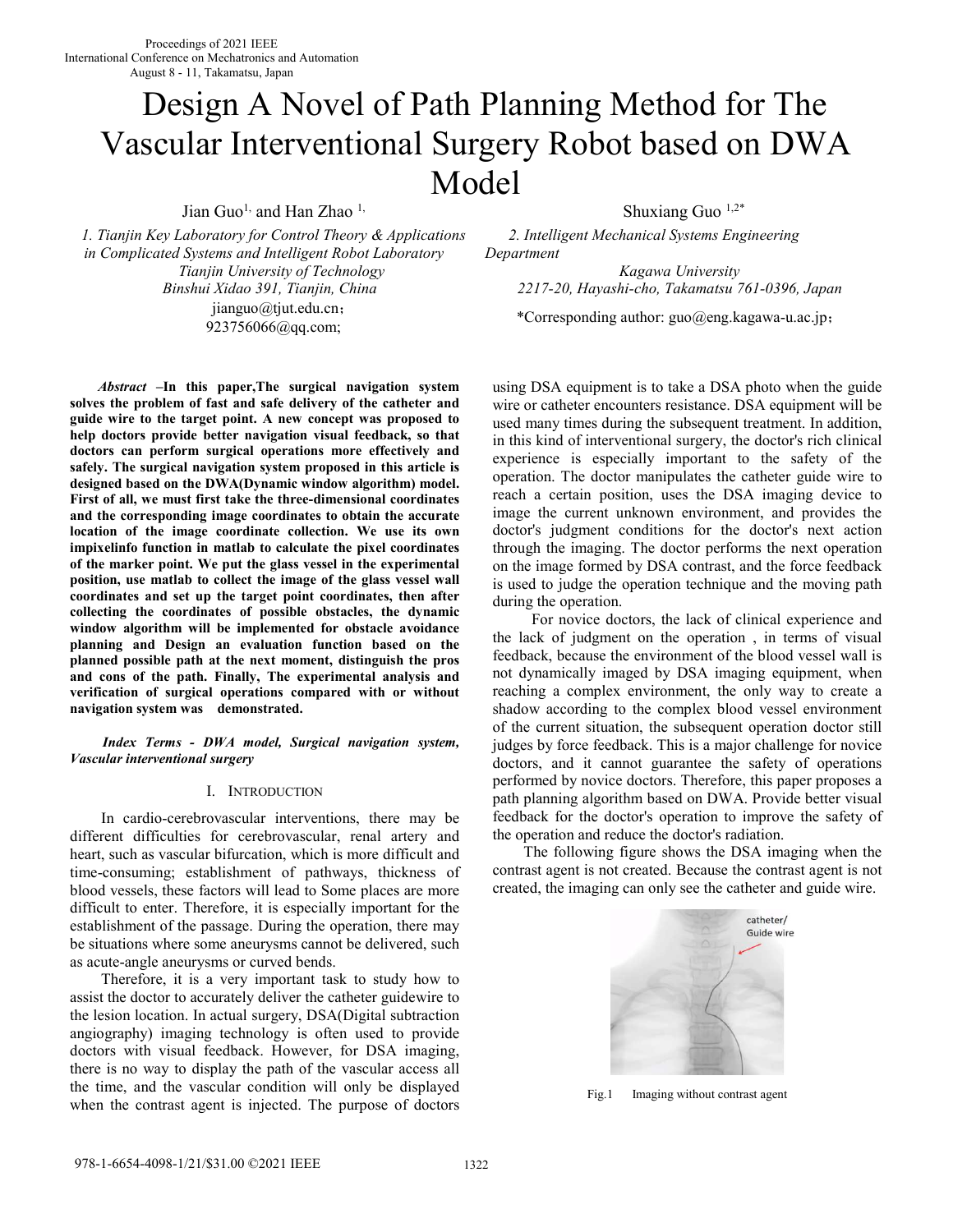The following is the image of the vascular access when the contrast agent is applied.



Fig.2 The image of the vascular access when the contrast agent is applied

Therefore, when there is no angiography, the doctor can only use tactile feedback to perceive the next surgical operation. Frequent radiography can cause great radiation damage to doctors. Therefore, such a surgical navigation system is needed to provide doctors with visual feedback[3].

The proposed method of establishing DWA combines image processing technology to integrate the traditional path planning method into the surgical navigation of the vascular interventional surgery robot.

# II. OVERVIEW OF THE PLATFORM

The vascular interventional surgical robot system currently used in the laboratory belongs to the master-slave operating system.The master terminal includes a master operator, a master controller and a display screen; the slave terminal includes a slave operator, a slave controller and an IP camera [4].

The working process is: the operator use manipulator and the main manipulator can collect the operator's motion information. The collected information is processed by the master controller, and then the information is transmitted to the slave controller through CAN communication. The slave controls. In the meanwhile the slave manipulator according to the received information, and then the slave manipulator can control the catheter and the guide wire individually.. [5-7] .

The Fig.3 shows the whole robots system.In Fig.3, (a) is the master manipulator, and (b) is the slave manipulator.

The path planning method adopted in this paper is the dynamic window obstacle avoidance method. The so-called dynamic window method is to sample multiple sets of data and speed data in the current speed space, and simulate the direction and trajectory that the catheter should go next under these speeds. At the current speed, multiple trajectories that should be taken in the next step can be obtained, and these trajectories can be evaluated.

And the next trajectory will be reflected in the interface, forming visual feedback[8].

The design block diagram of this algorithm is shown in Fig.4.



(a). The master manipulator



#### Linear displacement platform

(b). The slave manipulator

Fig.3 Manipulators of vascular intervention surgery robot



Fig.4 Working flow chart of path planning system

## III. PATH PLANNING SYSTEM

The full name of DWA model is dynamic window approach. The process of so-called DWA medel is mainly to obtain the motion trajectory of the robot by simulation, evaluate the trajectory and select the optimal trajectory. Here, We uses a medical catheter as a robot[9].Because in the our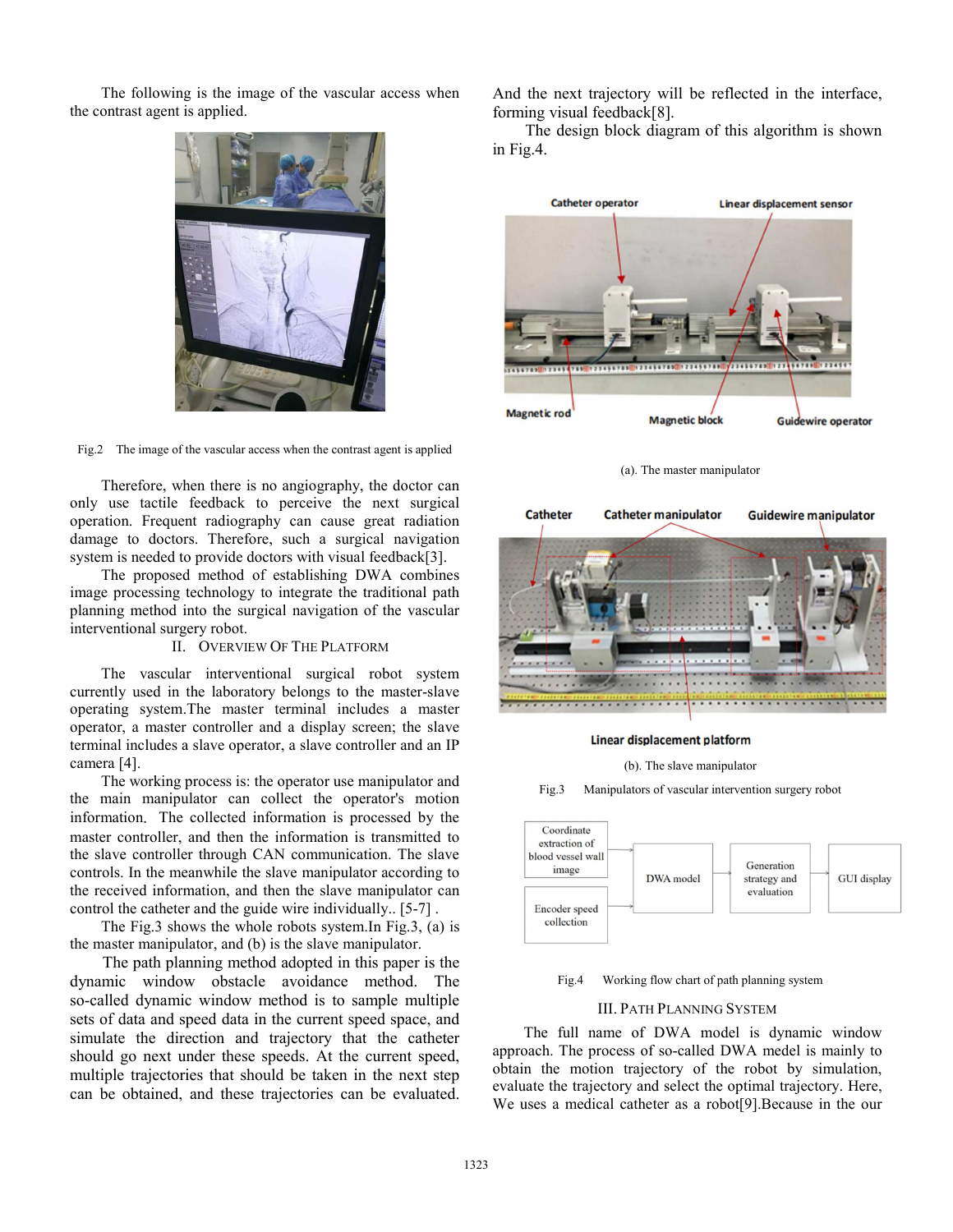robotic system, the movement from the end is to push the catheter to move, and the catheter needs to move in the blood vessel to reach the location of the lesion. The dynamic window expresses the limited number of simulated motion trajectories, mainly because the robot can only reach a certain speed in a short control period[10]. The movement of our catheter is also divided into axial movement and radial movement. Kinematics models of medical catheters have also been established before. The movement speed of the catheter is the movement speed of the slave manipulator, so we obtain the axial linear velocity and radial angular velocity of the catheter movement by obtaining the speed of the axial movement motor driven by the slave manipulator and the angular velocity of the radial movement motor[11].

In the DWA model, to simulate the trajectory of the robot. It assumes that the judgement action of the cahter is a segment of an curve or a line (when the rotation speed is 0), a pair  $(v_t, w_t)$  represents an arc trajectory. The specific derivation is as follows:

First, suppose that the robot is not omni-directional, that is, it cannot move longitudinally, but can only move forward and rotate  $(v_t, w_t)$ . The robot here is the catheter guide wire controlled by our slave controller, because the movement of the catheter guide wire is controlled by the slave controller, So the axial movement speed of the catheter guide wire is the axial movement speed of the slave end controller[12]. When calculating the robot trajectory, first consider two adjacent moments. Because the robot has a short movement distance in the adjacent moments (usually measured by the code disc sampling period in ms), the movement trajectory between two adjacent points can be regarded as a straight line, namely Moving  $v_t * \Delta t$  along the x-axis of the robot coordinate system, just project the distance ∆*x* and∆*y* on the x-axis and y-axis of the world coordinate system to get the displacement sum of the robot at time t+1 relative to the coordinate movement of the robot in the world coordinate system at time t[13].

$$
\Delta x = v \Delta t \cos \left( \theta_{t} \right) \tag{1}
$$

$$
\Delta y = v \Delta t \sin \left( \theta_{t} \right) \tag{2}
$$

By analogy, if you want to calculate the trajectory over a period of time, you only need to add the cumulative sum of the displacement increments during this period of time.

$$
x = x + v\Delta t \cos(\theta_t)
$$
 (3)

$$
y = y + v\Delta t \sin(\theta_t)
$$
 (4)

$$
\theta_t = \theta_t + w\Delta t \tag{5}
$$

The robot's trajectory motion model is available, and the trajectory can be calculated based on the speed. Therefore, we only need to sample very fast, calculate the trajectory, and then evaluate whether the trajectory is good or not. How speed is sampled is the second core: In the two different dimensional speed, there are many different sets of speeds. However,it has some conditions: the mobile robot is limited by its own maximum speed and minimum speed:

$$
V_m = \{ v \in [v_{\min}, v_{\max}], w \in [w_{\min}, w_{\max}] \}
$$
 (6)

Mobile robots are affected by motor performance:

Due to the limited motor torque and the maximum acceleration and deceleration limit, there is a dynamic window in the period sim period of the forward simulation of the trajectory of the mobile robot[14].The speed in this window is the speed that the robot can actually reach:

$$
V_d = \left\{ (v, \omega) \middle| \begin{aligned} v &\in \left[ v_c - \dot{v}_b \Delta t, v_c + \dot{v}_a \Delta t \right] \wedge \\ \omega &\in \left[ \omega_c - \dot{\omega}_b \Delta t, \omega_c + \dot{\omega}_a \Delta t \right] \end{aligned} \right\} \tag{7}
$$

Among them,  $v_c$  and  $w_c$  is the current speed of the robot, and the other signs correspond to the maximum acceleration and maximum deceleration.

The following guidelines must be followed:  

$$
V_a = \{(v, \omega) | v \le \sqrt{2 \cdot \text{dist}(v, \omega) \cdot v_b} \wedge \omega \le \sqrt{2 \cdot \text{dist}(v, \omega) \cdot \alpha} \} (8)
$$

Where  $dist(v, w)$  is the speed  $(v, w)$  corresponding to the closest distance to the obstacle on the trajectory.

This condition is not available at the beginning of sampling. We need to simulate the trajectory of the robot, find the position of the obstacle, calculate the distance between the robot and the obstacle, and then see if the pair of speeds currently sampled can stop before it hits the obstacle. If it can stop more, then This pair of speed is acceptable admissible. If you can't stop, the pair of speeds must be discarded[15].

 At the same time, note: In order to simplify the calculation of the trajectory corresponding to each group of speed, the algorithm assumes that the robot's speed will not change during the period of time (sim\_period) that the robot is on the trajectory, until the next time a new speed command is sampled. In the sampled speed group, several sets of trajectories are feasible, so the evaluation function is used to evaluate each trajectory.[16] The evaluation function used is as follows:

$$
G(v, \omega) = \sigma(\alpha \cdot \text{head}(v, \omega) + \beta \cdot \text{dist}(v, \omega) + \gamma \cdot v(v, \omega))
$$
 (9)

The azimuth evaluation function head $(v,w)$  is used to evaluate the angle difference between the heading and the target when the robot reaches the end of the simulated trajectory at the current set sampling speed. The gap  $dist(v, w)$  represents the distance between the robot and the nearest obstacle on the current trajectory. If there are no obstacles on this trajectory, set it to a constant. Velocity v(v,w) is used to evaluate the velocity of the current trajectory.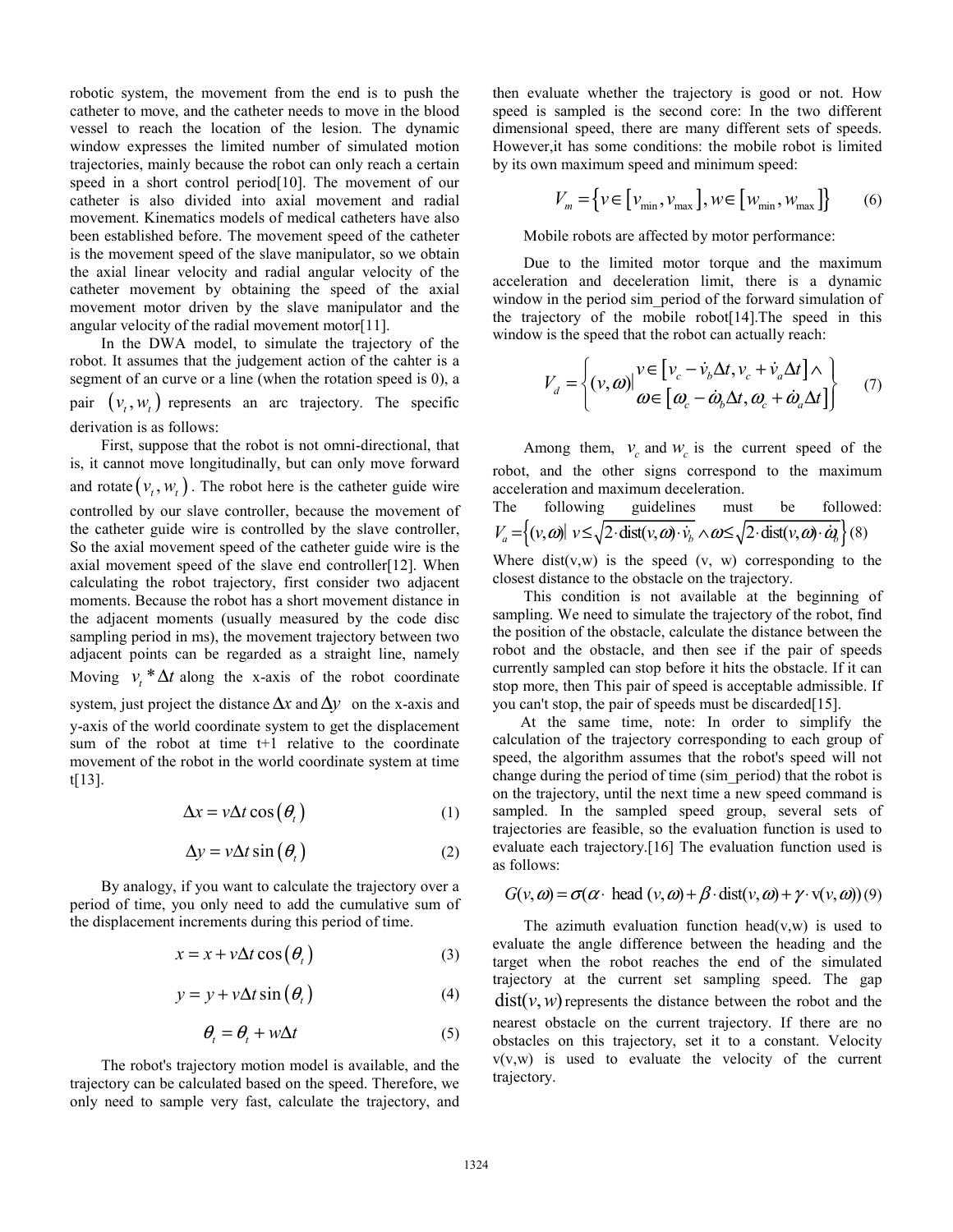Finally, normalize each item for the purpose of smoothing. The meaning of the evaluation function is to find an optimal path so that the robot can avoid obstacles and reach the target point at the fastest speed during the local navigation process. Through the above several scoring mechanisms, select the optimal set of speed samples, pass them to move base, and publish the corresponding local plan. If move base receives the available speed, it will be released to the chassis, otherwise it will release 0 speed, and if the time to find the optimal speed exceeds the limit, the obstacle cleaning mode will be executed, and state\_ will become CLEARING.

In the DWA model, this paper sets a scan radius function, which will set the response radius according to the distance between the tip of the catheter and the vessel wall. As shown in Fig.5, the green area belongs to the safe area, and the red area belongs to the dangerous area. The purpose of this function is to set It is able to make a turning path indication response immediately after the tip of the catheter enters the red zone.



Fig.5 Safe range chart

The DWA model design of vascular access path planning is shown in Fig.6.



Fig.6 The flow chart of algorithm design flow chart

#### Ⅳ. EXPERIMENTS AND RESULTS

# *A. Experimental set up*

Just like the glass vessel shown in Fig.7, the first step in the experiment needs to extract the points that have large curves in the glass vessel and need to be bypassed. The method used in this part is the calibration of camera pixels and pictures to extract the coordinates of obstacle points. In the figure, the starting point and target point of the catheter guide wire are marked to complete the conversion to the world coordinate system established by the DWA model.



Fig.7 Glass vessel environment map

 In the experimental environment, we divide the wall collision problem into two areas, the simple area and the difficult area, as shown in Fig.8 and Fig. 9. The  $\odot$  in Fig. 8 represents the simple area, which generally only has axial motion. But in the blood vessel may be affected by blood flow resistance and other aspects, it may touch the blood vessel wall, so it may need to do a rotating action. In this experimental study, we specially let the catheter tip touch the blood vessel wall to test result .The response time of the DWA model when it hits a wall, and combined with actual operations, tests the time it takes to leave the dangerous area. Similarly, ② in Fig. 9 represents the difficult area, because the catheter needs to go through a big bend at this time. This is a difficult point for surgical operations. How to reach the target point without damaging the blood vessel wall is a major challenge for novices. We also did the same set of experiments in area ②.

In order to deal with the different degrees of curvature of the blood vessel wall, as well as to ensure the safety of the blood vessel wall, and to demonstrate the feasibility of the algorithm, this paper conducted experiments on path planning and obstacle avoidance prompts under two curvatures.

In addition, a time-dimension control experiment was carried out on blood vessels with two curvatures. The two sets of experiments showed that under the guidance of the navigation system, the operation time was greatly shortened, which ensured that the doctor's fatigue during the operation was reduced and increased. Improve the safety of surgery.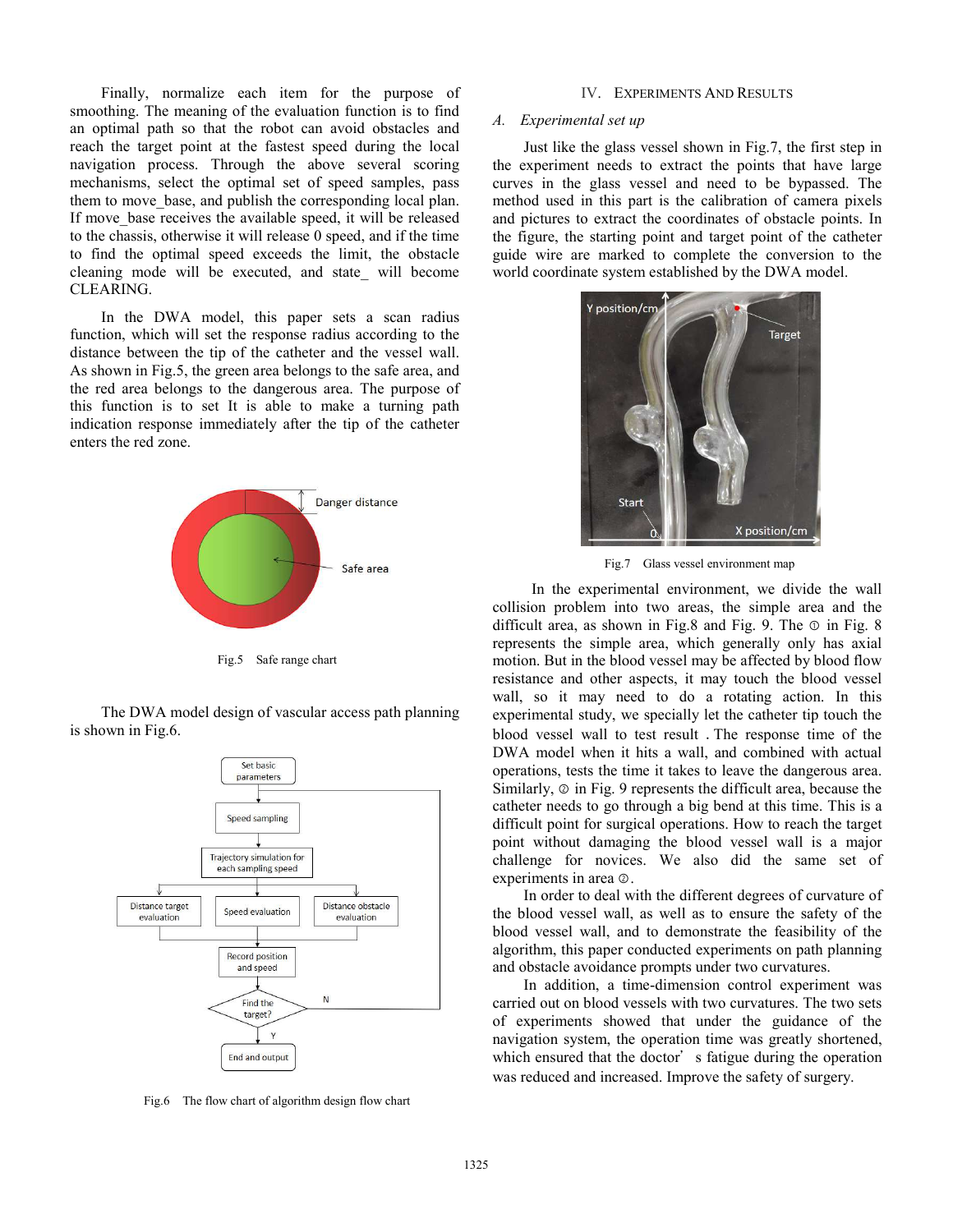

Fig.8 Glass vessel environment map (Simple area)



Fig.9 Glass vessel environment map (Difficult area)

# *B. Experimental results*

The output results of the path planning evaluation function are shown in Table Ⅰ. The indicators include heading score, speed score, obstacle distance score, and target distance score. The experiment process simulates the treatment of the catheter guide wire suddenly encountering obstacles during the advancing process, and the treatment of going straight.

# TABLE Ⅰ

| Goal cost | Destination cost | Speed cost | Final cost |
|-----------|------------------|------------|------------|
| 0.4       | 0.8              | 0.5        | 1.864      |
| 0.4       | 0.8              | 0.5        | 1.864      |
| 0.4       | 0.8              | 0.5        | 1.864      |
| 0.4       | 0.8              | 0.5        | 1.864      |
| 0.4       | 0.8              | 0.5        | 1.864      |
| 0.3       | 0.8              | 0.8        | 1.864      |
| 0.3       | 0.8              | 0.8        | 1.864      |
| 0.3       | 0.8              | 0.8        | 1.864      |
| 0.3       | 0.8              | 0.8        | 1.864      |
| 0.3       | 0.8              | 0.8        | 1.864      |
| 0.3       | 0.8              | 0.8        | 1.864      |

In this paper, the path to avoid obstacles is divided into two links, simple path and difficult path, and 10 sets of experiments are done respectively. Fig.11 shows the path planning response time of simple links. The average response time under the guidance of the DWA model is 0.242 seconds, and the response time without the guidance of the DWA model is 0.371 seconds.



Fig.10 Curve  $\odot$  response time comparison chart

 Fig.10 shows the path planning response time of the difficult link. The average response time under the guidance of the DWA model is 0.556 seconds, and the response time without the guidance of the DWA model is 0.744 seconds.



Fig.11 Curve ② response time comparison chart

V. CONCLUSIONS AND FUTURE WORK

This article proposed a method of path planning for the establishment of vascular access in vascular interventional surgery, specifically to deal with the complex vascular environment. Since experienced doctors can establish vascular access through blind puncture during the operation, and novice doctors are not good at this blind puncture technique, it will pose a great risk to the operation and greatly reduce the safety and effectiveness of the operation. Therefore, this paper proposed a local path planning based on the DWA model to